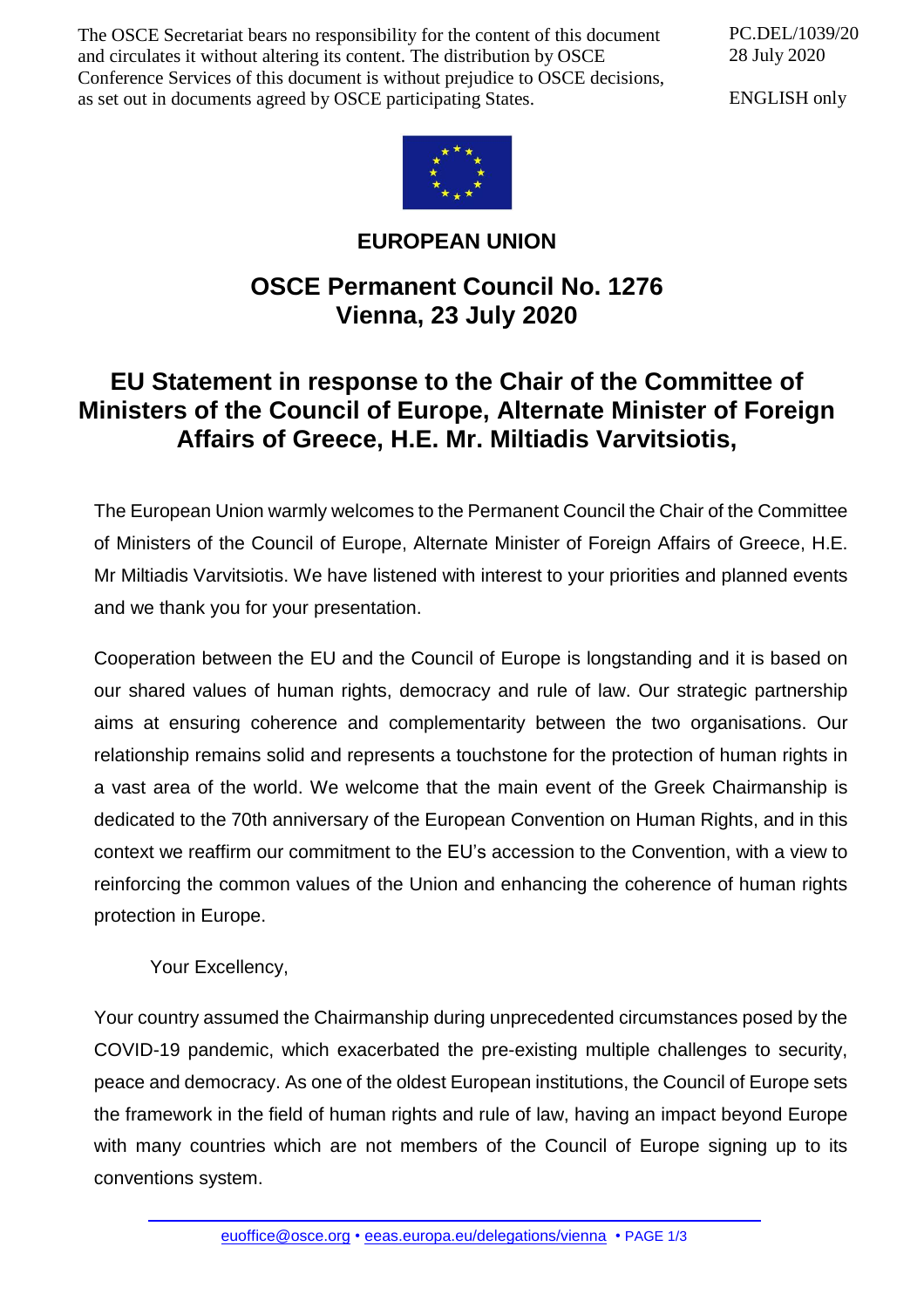We welcome the focus of the Greek Chairmanship on upholding democracy, the rule of law and human rights during the COVID-19 pandemic. The European Union has repeatedly underlined that the current efforts and measures in response to the global crisis should not have adverse long-term implications on the enjoyment of human rights. We echo the appeals made earlier this year by the OSCE Albanian Chairmanship, Secretary General and OSCE autonomous institutions that all relevant measures should be necessary, proportionate, temporary and in compliance with the rule of law and international commitments. We also support the important role of the Council of Europe in ensuring that member States' responses to the pandemic fully respect our shared norms and values and are based on human rights standards. This is a time for solidarity and coordination in multilateral fora is much needed. We welcome the stance taken by both the OSCE and its institutions and the Council of Europe in supporting the participating States, and Member States respectively, in upholding democracy, human rights and rule of law during these unprecedented and challenging times. We count on the continued cooperation between the two organisations in this regard.

While being organisations of different nature, the OSCE and the Council of Europe have a common goal: the promotion of peace, stability and security on the basis of democracy, rule of law and respect for human rights in Europe and beyond. For both the Council of Europe and the OSCE, the implementation of existing obligations and commitments by all members and participating States is essential and a continuing challenge. The judgements of the European Court of Human Rights must be executed.

The cooperation between the OSCE and the Council of Europe should be based on using each other's comparative advantages and building synergies, whilst fully respecting mandates, and minimising duplication. We welcome the continuous dialogue and practical cooperation in the four priority areas identified: the fight against terrorism, combatting trafficking in human beings, promoting tolerance and non-discrimination and the protection of rights of persons belonging to national minorities. In addition, co-operation could be further continued or pursued in other areas such as torture prevention, opposing the death penalty, media freedom, including safety of journalists, combating and eliminating violence against women and girls, cultural heritage or human rights education, moreover since "Education and Democratic Culture in a digital era' features among the priorities of your Chairmanship.

Election observation and assistance in ensuring that electoral systems meet international standards are extremely important areas for both organisations. We believe that such